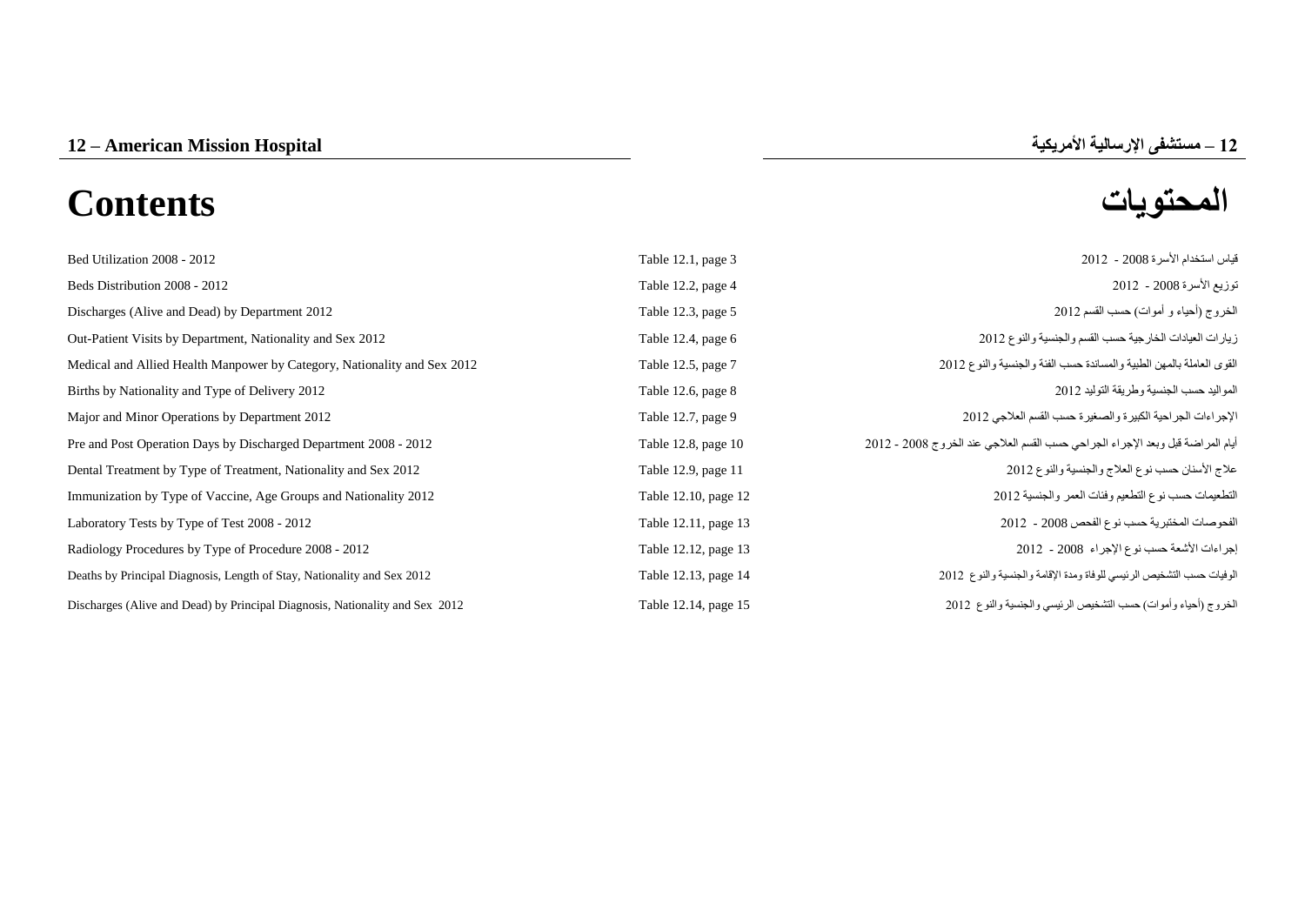## **جدول 12.1 Table قياس استخدام األسرة 2008 - 2012 Bed Utilization 2008 - 2012**

<span id="page-1-0"></span>

| <b>Description</b>      | 2012   | 2011   | 2010   | 2009   | 2008   | البيان                         |
|-------------------------|--------|--------|--------|--------|--------|--------------------------------|
| Total admissions        | 2,838  | 3,096  | 3,164  | 3,035  | 2,620  |                                |
| Total discharges        | 2,701  | 2,921  | 2,948  | 2,784  | 2,642  | إجمالي الدخول<br>إجمالي الخروج |
| Number of beds          | 37     | 37     | 37     | 37     | 40     | عدد الأسرة                     |
| Bed days available      | 13,542 | 13,505 | 13,505 | 13,505 | 14,640 | أيام الأسرة                    |
| Patient days-overnight  | 4,815  | 5,362  | 5,459  | 5,877  | 4,808  | أيام المرضى                    |
| Patients days $<$ 1 day | 686    | 653    | 598    | 528    | 469    | أيام المرضىي أقل من يوم        |
| Total patients days     | 5,501  | 6,015  | 6,057  | 6,405  | 5,277  | جملة أيام المرضي               |
| Bed occupancy rate      | 40.6   | 44.5   | 44.9   | 47.4   | 36.0   | معدل أشغال السرير              |
| Turnover rate           | 73.0   | 78.9   | 79.7   | 75.2   | 66.1   | معدل دوران السرير              |
| Turnover interval       | 3.0    | 2.6    | 2.5    | 2.6    | 3.5    | فترة فراغ السرير               |
| Average daily admission | 7.8    | 8.5    | 8.7    | 8.3    | 7.2    | متوسط الدخول اليومي            |
| Average daily discharge | 7.4    | 8.0    | 8.1    | 7.6    | 7.2    | متوسط الخروج اليومي            |
| Average length of stay  | 2.0    | 2.1    | 2.1    | 2.3    | 2.0    | متوسط مدة الأقامة              |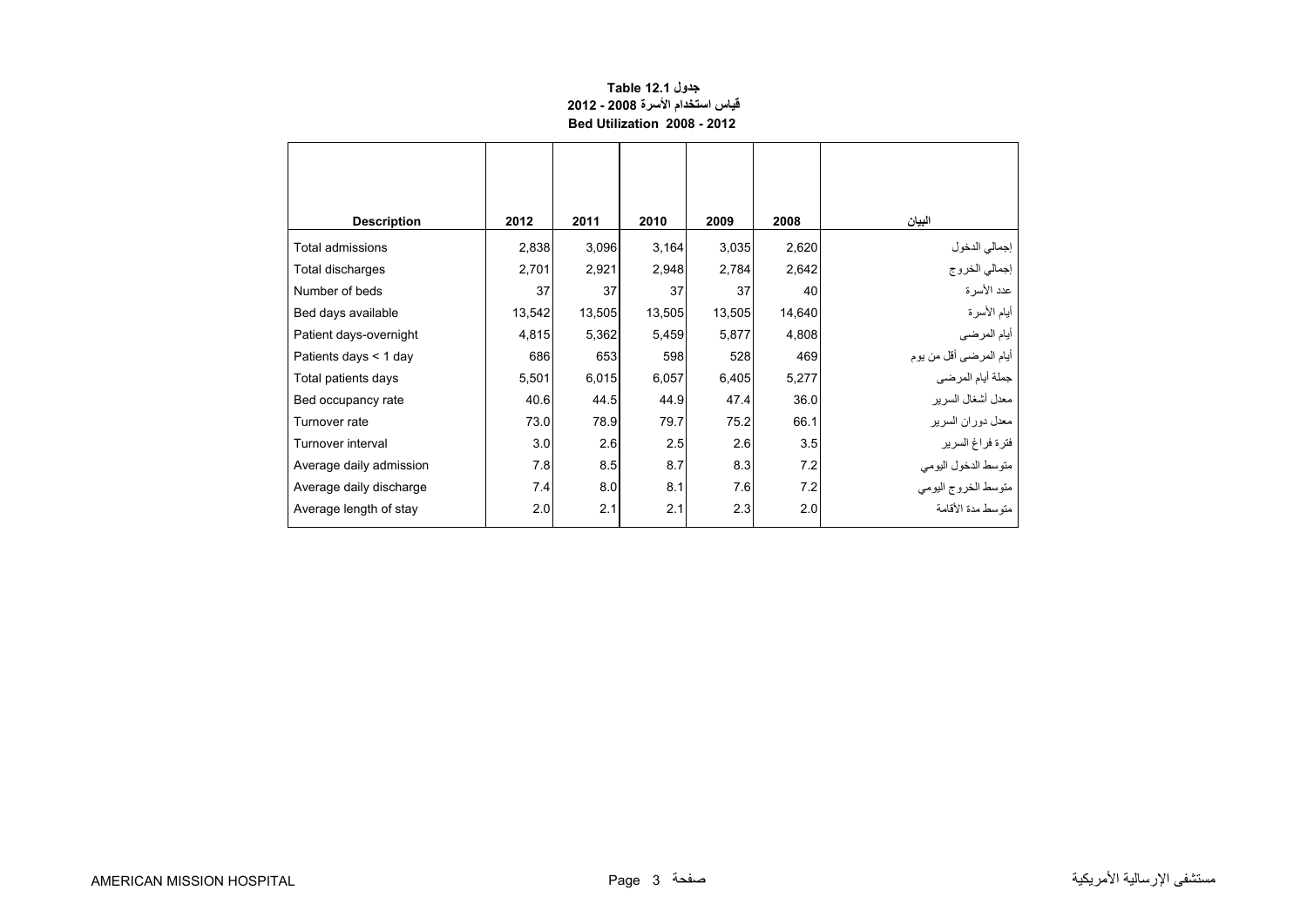#### **جدول 12.2 Table توزيع األسرة 2008 - 2012 Beds Distribution 2008 - 2012**

<span id="page-2-0"></span>

| <b>Service</b>                   | 2012            | 2011 | 2010 | 2009           | 2008            | الخدمة                                   |
|----------------------------------|-----------------|------|------|----------------|-----------------|------------------------------------------|
| Private Ward (VIP)               | 5               | 5    | 5    | 5              | 3               | الجناح الخاص                             |
| Intenstive Care Unit             | າ               |      | 2    | $\overline{2}$ | <b>NA</b>       | وحدة العناية المركزة                     |
| Medical / Surgical               | 19              | 19   | 18   | 18             | 23              | الباطنية / الجراحة                       |
| Obstetrics / Gynecology          | 11 <sub>1</sub> | 11   | 12   | 12             | 14 <sub>1</sub> | أمراض النساء والولادة                    |
| <b>Total</b>                     | 37              | 37   | 37   | 37             | 40              | الحملة                                   |
| Special Care Baby Unit / Nursery | 5               | 5    | 6    | 6              | 10              | وحدة العناية الخاصة بالمو اليد / الحضانة |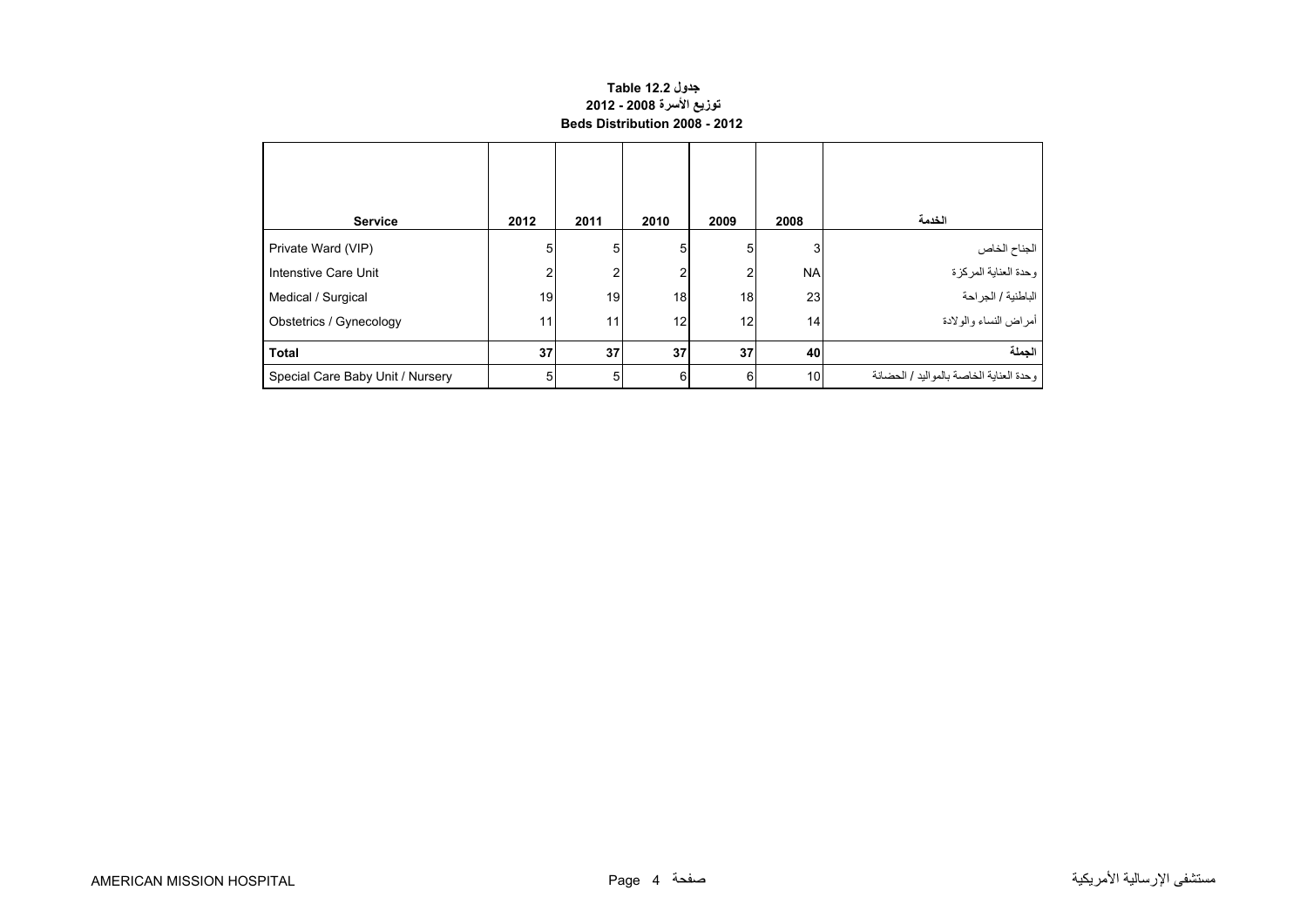<span id="page-3-0"></span>

|                         | <b>Total</b> | الحملة | Dead  |       | الأحياء<br>Alive   الأموات |       |                       |
|-------------------------|--------------|--------|-------|-------|----------------------------|-------|-----------------------|
|                         |              |        |       |       |                            |       |                       |
|                         |              | العدد  |       | العدد |                            | العدد |                       |
| <b>Department</b>       | $\%$         | No.    | %     | No.   | $\frac{0}{0}$              | No.   | القسم                 |
| Medical                 | 18.1         | 488    |       |       | 18.1                       | 488   | الباطنية              |
| Ear, Nose & Throat      | 11.2         | 303    |       |       | 11.2                       | 303   | انف وأذن وحنجرة       |
| Obstetrics / Gynecology | 44.8         | 1,210  |       |       | 44.8                       | 1,210 | أمراض النساء والولادة |
| Surgery                 | 14.1         | 382    |       |       | 14.1                       | 382   | الجراحة               |
| Paediatric              | 11.8         | 318    | 100.0 |       | 11.7                       | 317   | الأطفال               |
| <b>Total</b>            | 100.0        | 2,701  | 100.0 |       | 100.0                      | 2,700 | الجملة                |

## **جدول 12.3 Table الخروج (أحياء <sup>و</sup> أموات) حسب القسم <sup>2012</sup> Discharges (Alive and Dead) by Department 2012**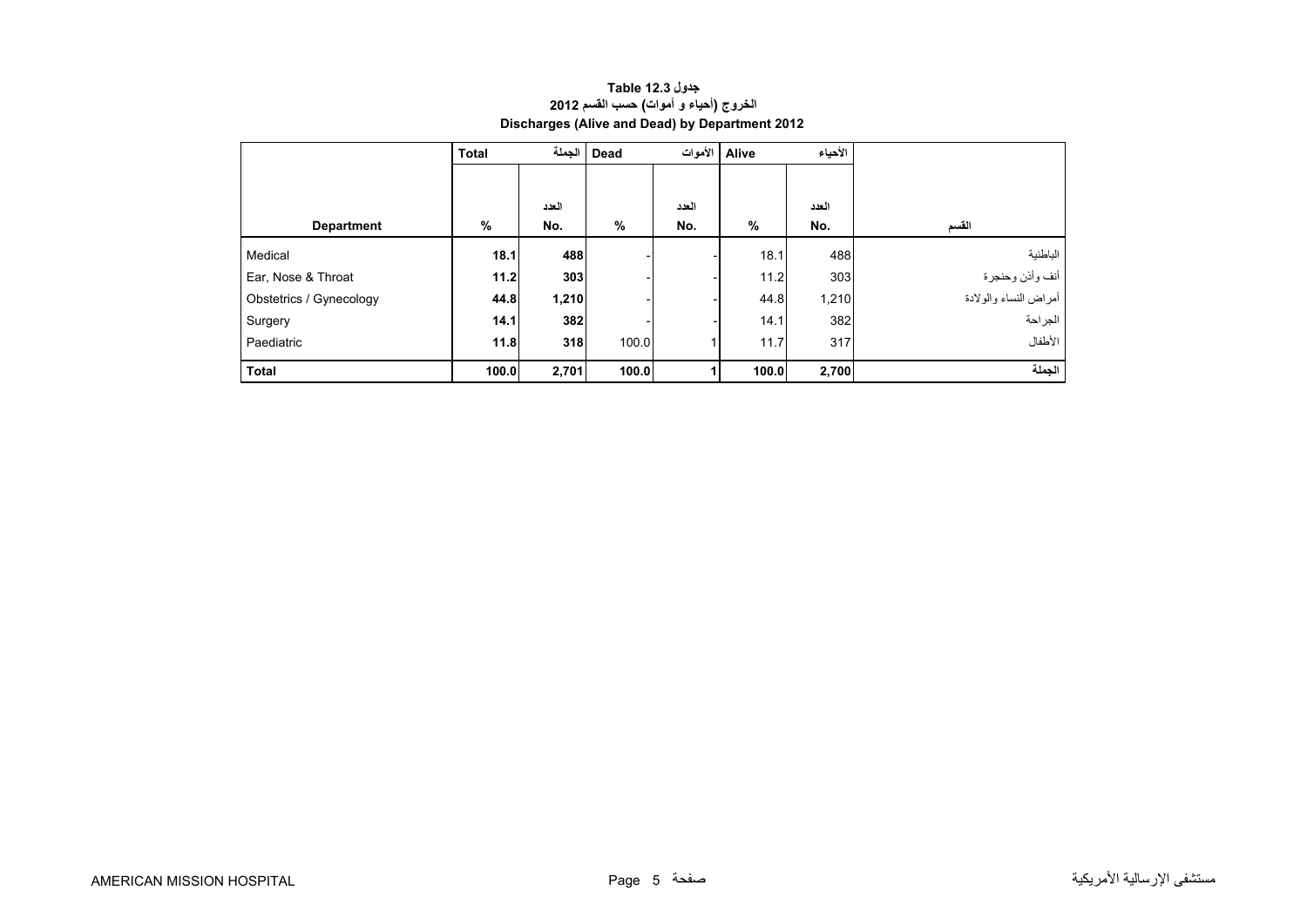<span id="page-4-0"></span>

|                         | <b>Total</b> |         | الجملة      | Non-Bahraini |        | غیر بحرینی  | <b>Bahraini</b> |        | بحريني    |                       |
|-------------------------|--------------|---------|-------------|--------------|--------|-------------|-----------------|--------|-----------|-----------------------|
|                         |              |         |             |              |        |             |                 |        |           |                       |
|                         | الجملة       | أننى    | نكر         | الجملة       | أنشى   | ذكر         | الجملة          | أنشى   | ذكر       |                       |
| <b>Department</b>       | <b>Total</b> | Female  | <b>Male</b> | Total        | Female | <b>Male</b> | Total           | Female | Male      | القسم                 |
| A & E Clinic            | 19,302       | 10,514  | 8,788       | 11,848       | 6,276  | 5,572       | 7,454           | 4,238  | 3,216     | عيادة الطوارئ         |
| <b>General Practice</b> | 58,547       | 29,592  | 28,955      | 34,932       | 17,120 | 17,812      | 23,615          | 12,472 | 11,143    | الطب العام            |
| Dental                  | 16,850       | 8,939   | 7,911       | 10,787       | 5,557  | 5,230       | 6,063           | 3,382  | 2,681     | الأسنان               |
| Medical (Int. Medicine) | 18,895       | 8,324   | 10,571      | 14,122       | 5,888  | 8,234       | 4,773           | 2,436  | 2,337     | الأمراض الباطنية      |
| Obstetrics & Gynecology | 22,144       | 22,144  | <b>NA</b>   | 13,655       | 13,655 | <b>NA</b>   | 8,489           | 8,489  | <b>NA</b> | أمراض النساء والولادة |
| Paediatrics             | 35,940       | 16,806  | 19,134      | 23,029       | 10,901 | 12,128      | 12,911          | 5,905  | 7,006     | أمراض الأطفال         |
| Surgical                | 5,179        | 2,086   | 3,093       | 2,796        | 1,098  | 1,698       | 2,383           | 988    | 1,395     | الجراحة               |
| Orthopedics             | 9,718        | 4,414   | 5,304       | 6,358        | 2,703  | 3,655       | 3,360           | 1,711  | 1,649     | العظام والكسور        |
| Ear, Nose & Throat      | 10,773       | 4,816   | 5,957       | 6,971        | 2,911  | 4,060       | 3,802           | 1,905  | 1,897     | أنف وأذن وحنجرة       |
| Dermatology             | 5,653        | 2,346   | 3,307       | 4,140        | 1,695  | 2,445       | 1,513           | 651    | 862       | الأمراض الجلدية       |
| Ophthalmology           | 3,685        | 2,047   | 1,638       | 2,608        | 1,524  | 1,084       | 1,077           | 523    | 554       | العيون                |
| Anesthesiology          | 3,783        | 1,437   | 2,346       | 2,544        | 946    | 1,598       | 1,239           | 491    | 748       | التخدير               |
| Urology                 | 2,166        | 581     | 1,585       | 1,417        | 312    | 1,105       | 749             | 269    | 480       | المسالك البولية       |
| <b>Total</b>            | 212,635      | 114,046 | 98,589      | 135,207      | 70,586 | 64,621      | 77,428          | 43,460 | 33,968    | الجملة                |

#### **جدول 12.4 Table زيارات العيادات الخارجية حسب القسم والجنسية والنوع <sup>2012</sup> Out-Patient Visits by Department, Nationality and Sex 2012**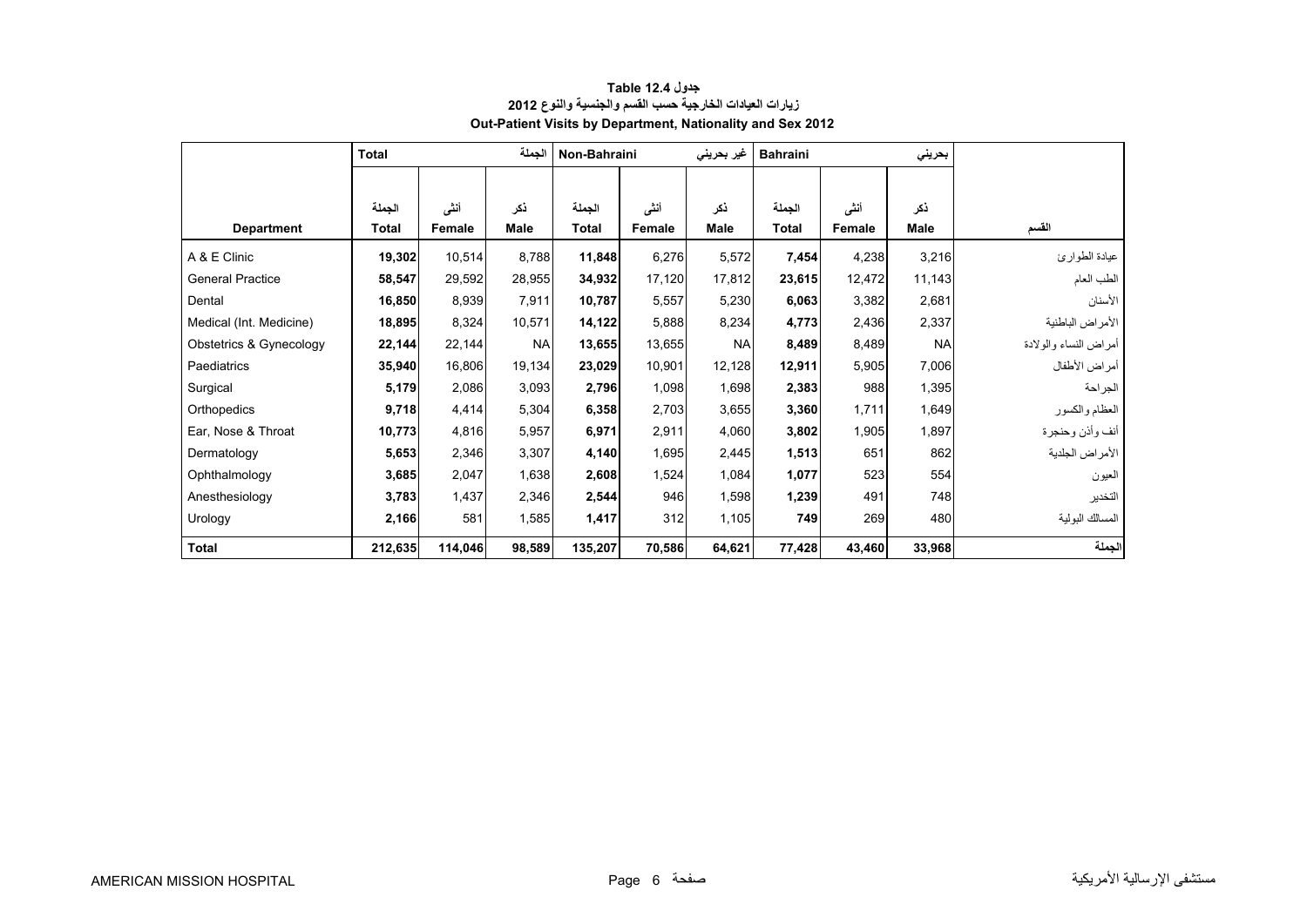| جدول Table 12.5                                                          |
|--------------------------------------------------------------------------|
| القوى العاملة بالمهن الطبية والمساندة حسب الفنة و الجنسية و النوع 2012   |
| Medical and Allied Health Manpower by Category, Nationality and Sex 2012 |

<span id="page-5-0"></span>

|                                                         | Total                  |                |             | Non-Bahraini           |                | غير بحريني  | <b>Bahraini</b> |                | بحريني             |                                   |
|---------------------------------------------------------|------------------------|----------------|-------------|------------------------|----------------|-------------|-----------------|----------------|--------------------|-----------------------------------|
| Category                                                | الجملة<br><b>Total</b> | أنشى<br>Female | نكر<br>Male | الجملة<br><b>Total</b> | أنشى<br>Female | ذكر<br>Male | الجملة<br>Total | أنشى<br>Female | ذكر<br><b>Male</b> | الفنة                             |
| Physicians                                              | 77                     | 40             | 37          | 74                     | 38             | 36          |                 |                |                    | الأطباء                           |
| Dentists                                                | 14                     |                |             | 12                     | 6              |             |                 |                |                    | أطباء الأسنان                     |
| Pharmacists & Technicians                               | 14                     |                |             | 14                     |                |             |                 |                |                    | الصيادلة وفنيو صيدلة              |
| Nurses *                                                | 103                    | 100            | 3           | 101                    | 98             |             |                 |                |                    | الممرضين *                        |
| <b>Practical Nurses</b>                                 |                        |                |             |                        |                |             |                 |                |                    | الممرضين العمليين                 |
| Dental Hygienists & Technicians                         | 21                     | 17             |             | 14                     | 11             |             |                 |                |                    | فنيو صحة الفم والأسنان            |
| Laboratory Technologists & Technicians                  | 19                     | 11             | 8           | 16                     | 9              |             |                 |                |                    | محللو وفنيو مختبر                 |
| Radiographers & Technicians                             |                        |                |             |                        |                |             |                 |                |                    | مصورو وفنيو أشعة                  |
| Physiotherapists, Occupational Therapists & Technicians |                        |                |             |                        |                |             |                 |                |                    | فنيو علاج طبيعي وتأهيل مهني       |
| Anaesthesia Technician                                  |                        |                |             |                        |                |             |                 |                |                    | فنيو التخدير                      |
| Audio Visual Technician                                 |                        |                |             |                        |                |             |                 |                |                    | فنيو التسجيل السمعي/ البصري       |
| Electro Cardiogram technician                           |                        |                |             |                        |                |             |                 |                |                    | فنيو تخطيط القلب                  |
| Paramedic and Respiratory Specialist                    |                        |                |             |                        |                |             |                 |                |                    | المسعفين و أخصائيي التنفس الصناعي |

\* Nurses excluding practical nurses and other grades below staff nurse . . . . . الممرضين الممرضين الممرضين الممرضين المعليين والفئات الأقل .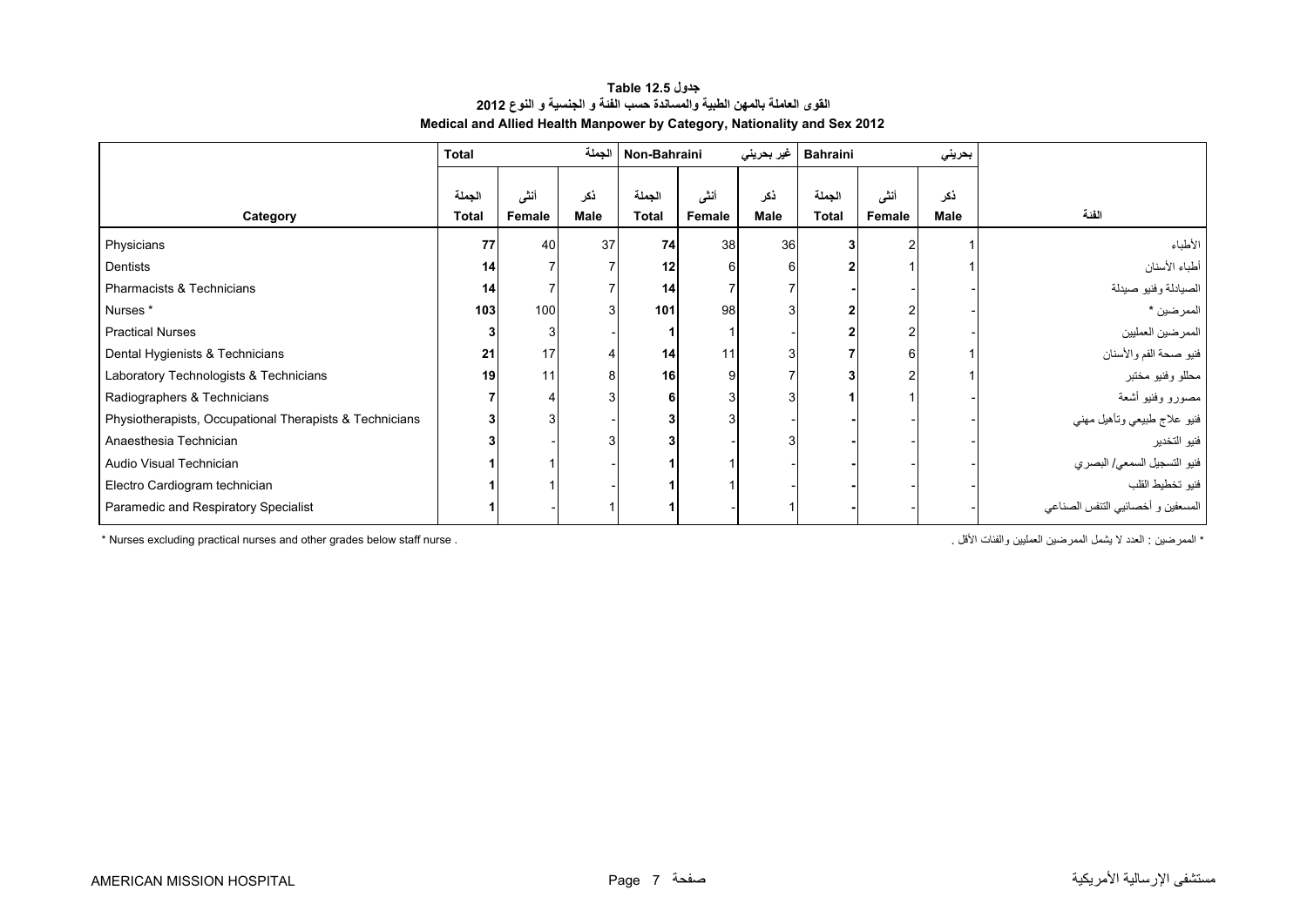<span id="page-6-0"></span>

|                           |               |               |                   | <b>Live Births</b>   |                |                      |               |                         |
|---------------------------|---------------|---------------|-------------------|----------------------|----------------|----------------------|---------------|-------------------------|
| <b>Births</b>             | جملة          | المواليد      | جملة المواليد     | <b>Premature</b>     | الخدج          | <b>Full Term</b>     | مكتمل         | المواليد                |
|                           | المواليد      | الموتى        | الأحياء           | مشوه                 | سليم           | مشوه                 | سليم          |                         |
| Nationality / type        | <b>Total</b>  | <b>Still</b>  | <b>Total Live</b> | Congenital           | <b>Normal</b>  | Congenital           | <b>Normal</b> | الجنسية / طريقة التوليد |
| of delivery               | <b>Births</b> | <b>Births</b> | <b>Births</b>     | <b>Abnormalities</b> |                | <b>Abnormalities</b> |               |                         |
| <b>Bahraini</b>           |               |               |                   |                      |                |                      |               | بحريني                  |
| Normal Delivery           |               |               |                   |                      |                |                      |               | ولادة طبيعية            |
| Vertex                    | 196           |               | 196               |                      | 4              |                      |               | رأسي 192                |
| <b>Breech</b>             |               |               |                   |                      |                |                      |               | مقعدة                   |
|                           |               |               |                   |                      |                |                      |               |                         |
| <b>Assisted Delivery</b>  |               |               |                   |                      |                |                      |               | ولادة بالمساعدة         |
| Vacuum                    | 13            |               | 13                |                      |                |                      |               | شفط 13                  |
| Forceps                   | 1             |               | 1                 |                      |                |                      |               | جفت 1                   |
| Caesarian section         | 84            |               | 84                |                      | $\overline{7}$ |                      |               | قيصرية 77               |
| <b>Total Bahraini</b>     |               |               |                   |                      | 11             |                      |               |                         |
|                           | 294           |               | 294               |                      |                |                      | 283           | الجملة بحرين <i>ي</i>   |
| Non-Bahraini              |               |               |                   |                      |                |                      |               | غير بحرين <i>ي</i>      |
| Normal Delivery           |               |               |                   |                      |                |                      |               | ولادة طبيعية            |
| Vertex                    | 148           |               | 148               |                      | $\mathbf{1}$   |                      |               | رأسي 147                |
| <b>Breech</b>             |               |               |                   |                      |                |                      |               | مقعدة -                 |
|                           |               |               |                   |                      |                |                      |               |                         |
| <b>Assisted Delivery</b>  |               |               |                   |                      |                |                      |               | ولادة بالمساعدة         |
| Vacuum                    | 28            |               | 28                |                      |                |                      |               | شفط 28                  |
| Forceps                   |               |               |                   |                      |                |                      |               | جفت                     |
| Caesarian section         | 124           | 1             | 123               |                      | 3              |                      |               | فيصرية 120              |
| <b>Total Non-Bahraini</b> | 300           | 1             | 299               |                      | 4              |                      | 295           | الجملة غير بحريني       |
|                           |               |               |                   |                      |                |                      |               |                         |
| <b>Grand Total</b>        | 594           | 1             | 593               |                      | 15             |                      | 578           | الجملة الكلية           |

**جدول 12.6 Table المواليد حسب الجنسية وطريقة التوليد <sup>2012</sup> Births by Nationality and Type of Delivery 2012**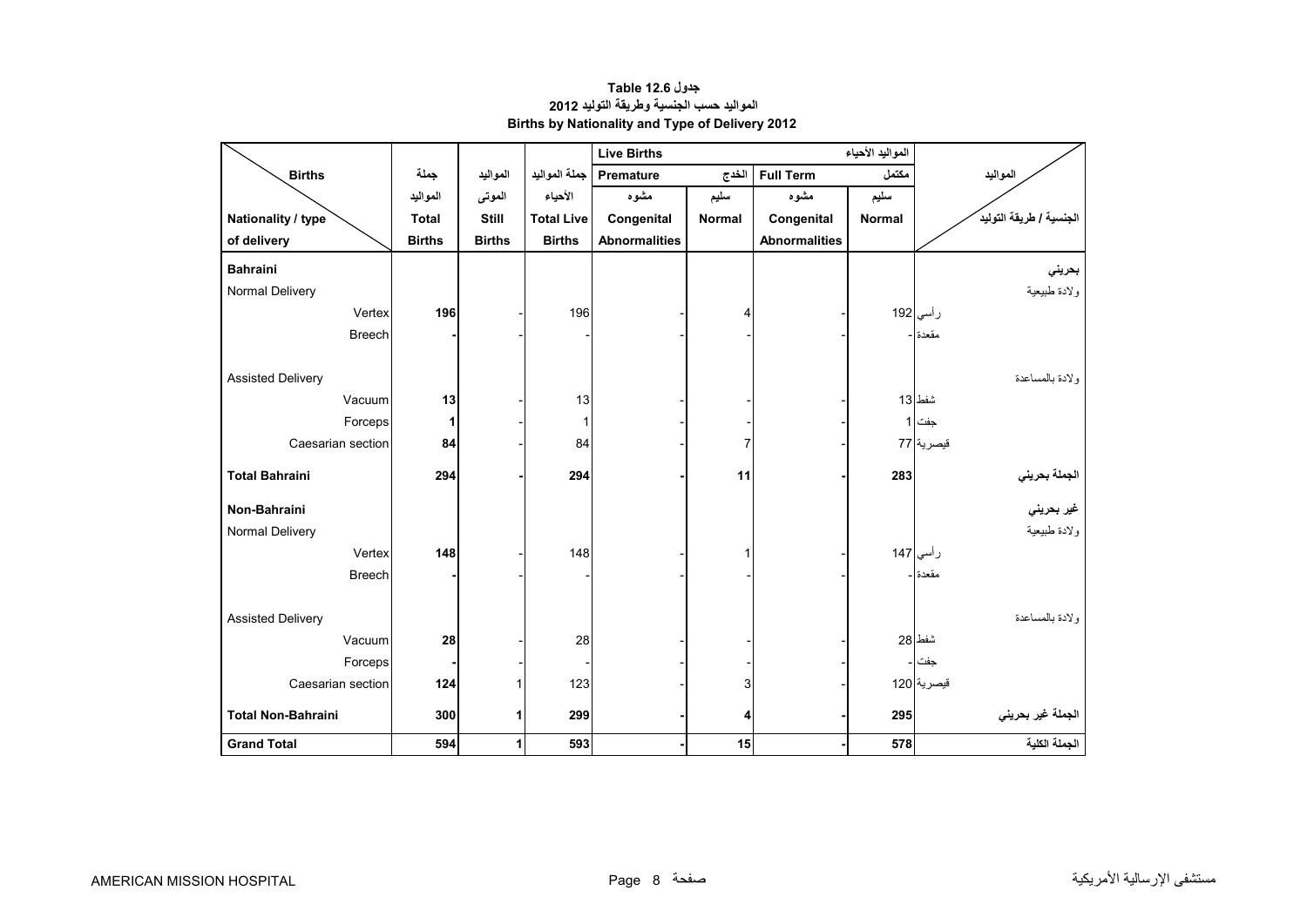<span id="page-7-0"></span>

|                        | <b>Procedure Type</b> |              | نوع الإجراء |                  |
|------------------------|-----------------------|--------------|-------------|------------------|
|                        |                       |              |             |                  |
|                        | الجملة                | صغيرة        | كبيرة       |                  |
| <b>Department</b>      | <b>Total</b>          | <b>Minor</b> | Major       | القسم            |
| <b>General Surgery</b> | 406                   | 266          | 140         | الجراحة العامة   |
| Orthopedics & Fracture | 42                    | 31           | 11          | العظام والكسور   |
| <b>Plastic Surgery</b> | 17                    | 12           | 5           | جراحة التجميل    |
| Ear, Nose & Throat     | 234                   | 72           | 162         | أنف وأذن وحنجرة  |
| Opthalmology           | 26                    | 13           | 13          | أمراض العيون     |
| Gynecology             | 396                   | 257          | 139         | أمراض النساء     |
| Obstetrics             | 207                   | 8            | 199         | الو لادة         |
| Dental                 | 18                    | 5            | 13          | الأسنان          |
| Endoscopies            | 199                   | 199          |             | المناظير         |
| Urology                | 53                    | 37           | 16          | المسالك البو لية |
| <b>Others</b>          | 3                     | 3            |             | أخرى             |
| <b>Total</b>           | 1,601                 | 903          | 698         | الجملة           |

#### **جدول 12.7 Table اإلجراءات الجراحية الكبيرة <sup>و</sup> الصغيرة حسب القسم العالجي <sup>2012</sup> Major and Minor Operations by Department 2012**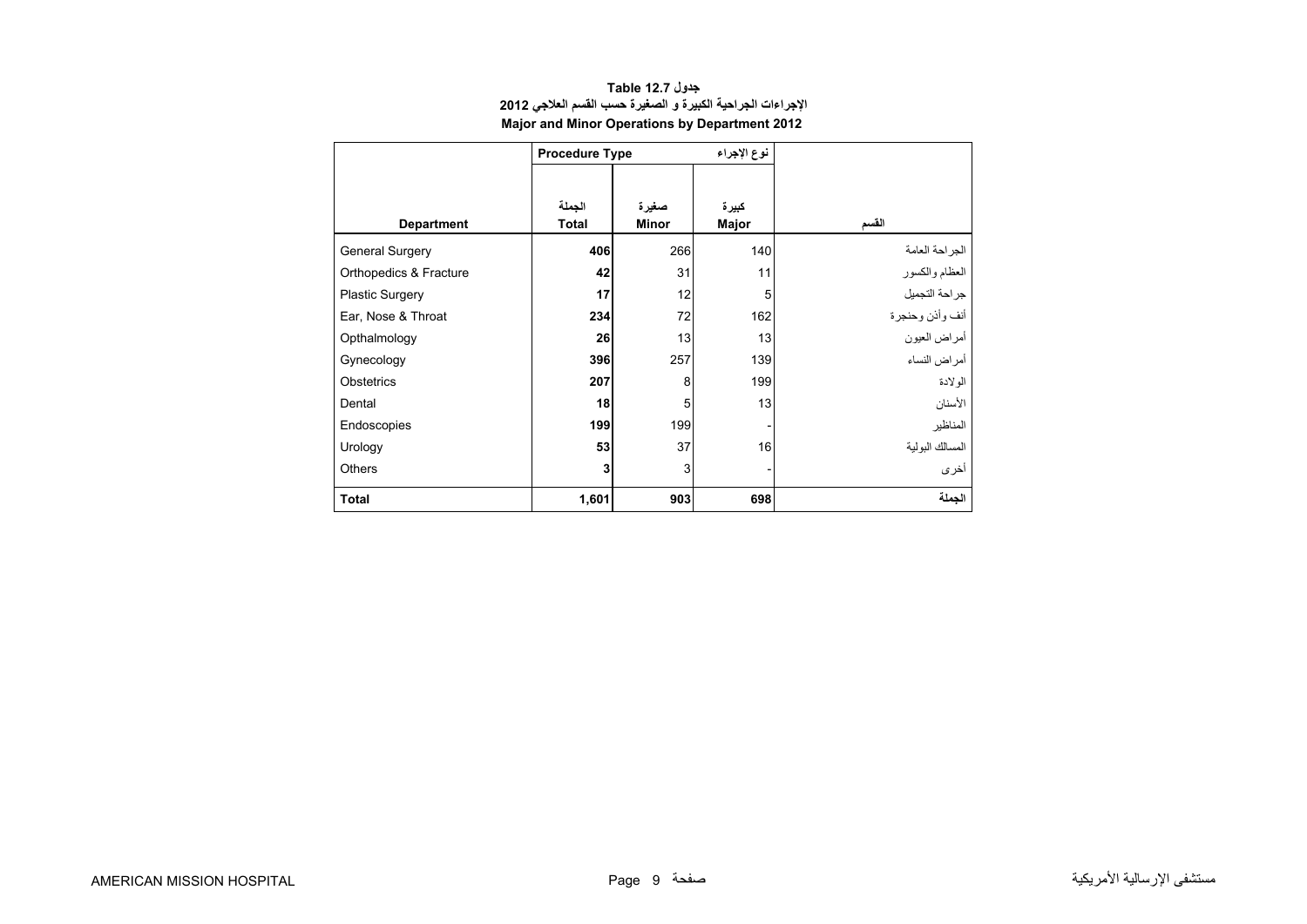<span id="page-8-0"></span>

| <b>Department</b>                | 2012  | 2011  | 2010  | 2009  | 2008  | القسم                                                                  |
|----------------------------------|-------|-------|-------|-------|-------|------------------------------------------------------------------------|
| Medical                          | 199   | 204   |       |       |       | الباطنية                                                               |
| Surgery                          | 1,078 | 1,730 | 590   | 639   | 589   | الجراحة                                                                |
| Opthalmology                     | 39    | 54    | 36    | 27    | 50    | العيون                                                                 |
| Ear, Nose & Throat               | 702   | 626   | 296   | 419   | 360   | الأنف والأذن والحنجرة                                                  |
| Dental                           | 31    | 62    | 61    | 51    | 68    | الأسنان                                                                |
| <b>Orthopedics &amp;Fracture</b> | 54    | 91    | 166   | 130   | 154   |                                                                        |
| Plastic Surgery & Burns          | 23    | 25    | 11    | 17    | 28    | جراحة العظام والكسور<br>جراحة التجميل والحروق<br>أمراض النساء والولادة |
| Obstetrics/Gynecology            | 2,058 | 2,501 | 1,560 | 1,578 | 1,312 |                                                                        |

**جدول 12.8 Table أيام المراضة قبل وبعد اإلجراء الجراحي حسب القسم العالجي عند الخروج 2008 - 2012 Pre and Post Operation Days by Discharged Department 2008 - 2012**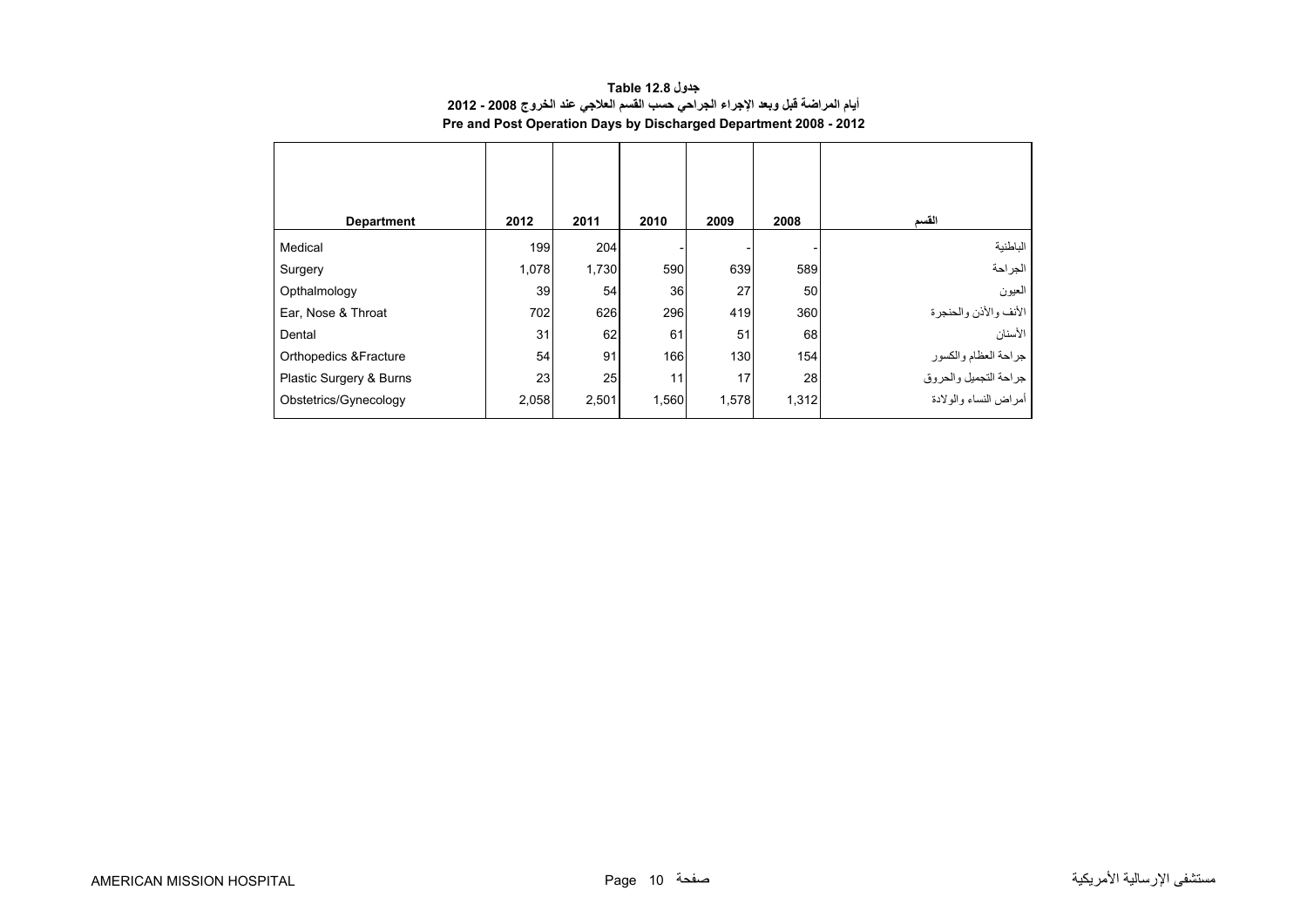<span id="page-9-0"></span>

|                          | <b>Total</b> |        | الجملة | Non-Bahraini |        | غير بحريني | <b>Bahraini</b> |        | بحريني |                |
|--------------------------|--------------|--------|--------|--------------|--------|------------|-----------------|--------|--------|----------------|
|                          |              |        |        |              |        |            |                 |        |        |                |
|                          | الجملة       | أننى   | نكر    | الجملة       | أننى   | ذكر        | الجملة          | أننى   | ذكر    |                |
| <b>Type of Treatment</b> | Total        | Female | Male   | <b>Total</b> | Female | Male       | <b>Total</b>    | Female | Male   | نوع العلاج     |
| General treatment        | 18,680       | 9,493  | 9,187  | 11,965       | 5,829  | 6,136      | 6,715           | 3,664  | 3,051  | العلاج العام   |
| Gum treatment            | 5,166        | 2,676  | 2,490  | 3,305        | 1,681  | 1,624      | 1,861           | 995    | 866    | علاج اللثة     |
| Nerve                    | 1,655        | 882    | 773    | 1,011        | 500    | 511        | 644             | 382    | 262    | علاج الأعصاب   |
| Surgical treatment       | 601          | 323    | 278    | 361          | 189    | 172        | 240             | 134    | 106    | العلاج الجراحي |
| Filling                  | 5,574        | 2,958  | 2,616  | 3,500        | 1,788  | 1,712      | 2,074           | 1,170  | 904    | الحشو          |
| Extraction               | 1,757        | 941    | 816    | 1,068        | 549    | 519        | 689             | 392    | 297    | الخلع          |
| Denture                  | 239          | 128    | 111    | 193          | 104    | 89         | 46              | 24     | 22     | التركيب        |
| Orthodontics             | 1,170        | 806    | 364    | 888          | 620    | 268        | 282             | 186    | 96     | تقويم الأسنان  |
| <b>Others</b>            | 3,095        | 1,613  | 1,482  | 1,950        | 950    | 1,000      | 1,145           | 663    | 482    | أخرى           |
| <b>Total</b>             | 37,937       | 19,820 | 18,117 | 24,241       | 12,210 | 12,031     | 13,696          | 7,610  | 6,086  | الجملة         |

#### **جدول 12.9 Table عالج األسنان حسب نوع العالج والجنسية والنوع <sup>2012</sup> Dental Treatment by Type of Treatment, Nationality and Sex 2012**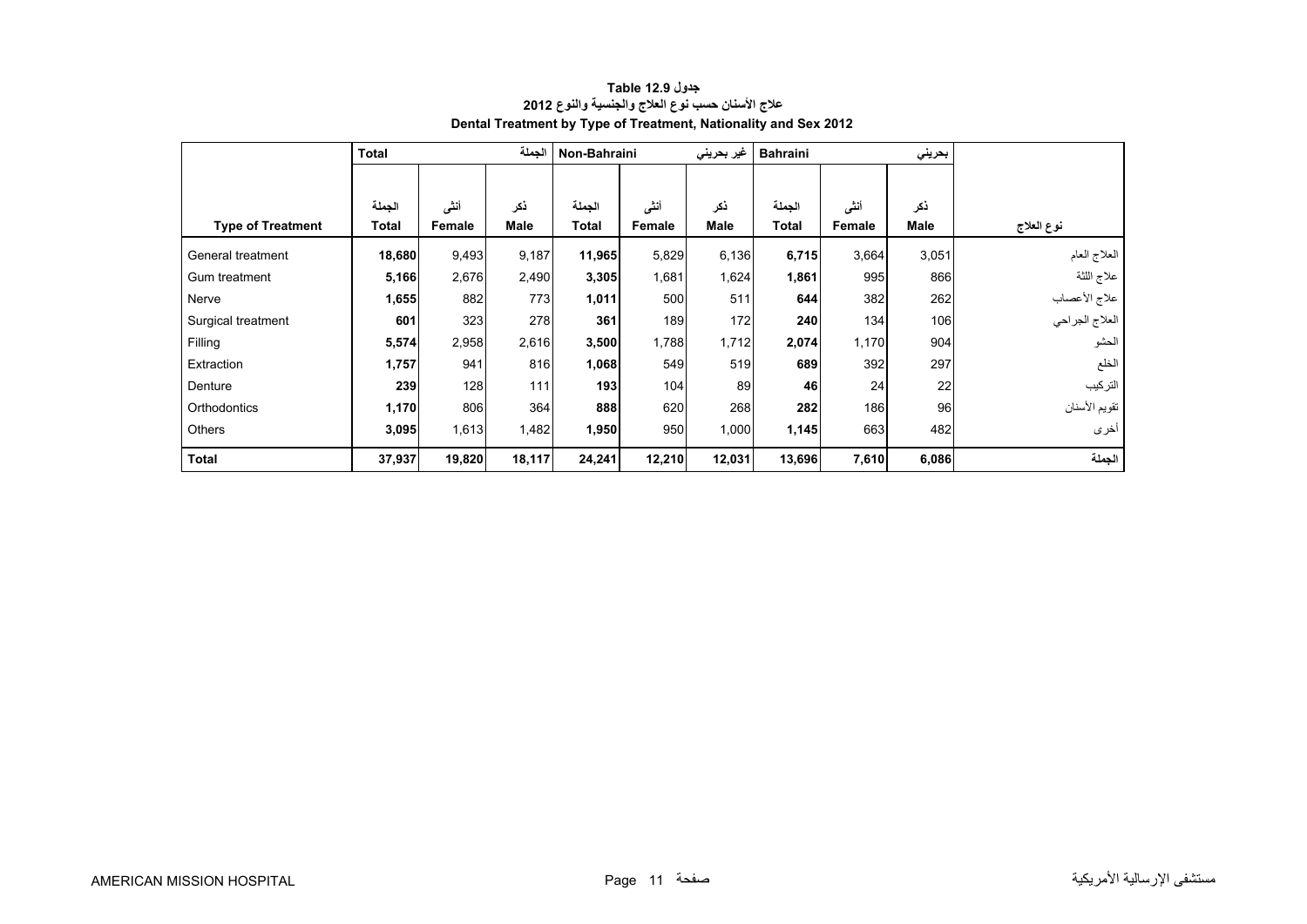<span id="page-10-0"></span>

|              | الجملة          |          |                | من سنتين الى خمس سنوات |          |              | من سنة الى سنتين |                         | أقل من سنة   |              |                   |                            |                                      |
|--------------|-----------------|----------|----------------|------------------------|----------|--------------|------------------|-------------------------|--------------|--------------|-------------------|----------------------------|--------------------------------------|
|              | <b>Total</b>    |          |                | $2 - 5$ years          |          |              | $1 - 2$ years    |                         |              | Below 1 year |                   |                            |                                      |
|              |                 |          |                |                        |          |              |                  |                         |              |              |                   |                            |                                      |
| الجملة       | غير بحريني      | بحريني   | الجملة         | غير بحريني             | بحرينى   | الجملة       | غير بحريني       | بحريني                  | الجملة       | غير بحريني   | بحريني            |                            | نوع التطعيم                          |
| <b>Total</b> | Non-            |          | <b>Total</b>   | Non-                   |          | <b>Total</b> | Non-             |                         | <b>Total</b> | Non-         |                   |                            | Type of vaccine                      |
|              | <b>Bahraini</b> | Bahraini |                | <b>Bahraini</b>        | Bahraini |              |                  | Bahraini Bahraini       |              |              | Bahraini Bahraini |                            |                                      |
|              |                 |          |                |                        |          |              |                  |                         |              |              |                   | <b>Hepatitis B/DPT/HIB</b> | التهاب الكبد الوبائي (ب) /           |
|              |                 |          |                |                        |          |              |                  |                         |              |              |                   |                            | التطعيم الثلاثي/هيموفلز انفلونزا (ب) |
| 542          | 432             | 110      | 37             | 37                     |          | 16           | 16               |                         | 489          | 379          | 110               | Dose 1                     | جرعة أولىي                           |
| 564          | 461             | 103      | 65             | 64                     |          | 37           | 37               |                         | 462          | 360          | 102               | Dose 2                     | جرعة ثانية                           |
| 592          | 481             | 111      | 57             | 56                     |          | 37           | 33               | $\overline{4}$          | 498          | 392          | 106               | Dose 3                     | جر عة ثالثة                          |
| 721          | 584             | 137      | 82             | 70                     | 12       | 639          | 514              | 125                     |              |              |                   | Booster 1 dose             | جرعة منشطة أولى                      |
| 236          | 191             | 45       | 236            | 191                    | 45       |              |                  |                         |              |              |                   | Booster 2 dose             | جرعة منشطة ثانية                     |
|              |                 |          |                |                        |          |              |                  |                         |              |              |                   |                            |                                      |
|              |                 |          |                |                        |          |              |                  |                         |              |              |                   | Poliomyelitis              | شلل الأطفال                          |
| 192          | 146             | 46       | 11             |                        |          | 7            | 6                | 1                       | 184          | 140          | 44                | Dose 1                     | جرعة أولىي                           |
| 166          | 132             | 34       | $\overline{4}$ | 4                      |          | 10           | 8                | $\overline{\mathbf{c}}$ | 152          | 120          | 32                | Dose 2                     | جرعة ثانية                           |
| 184          | 147             | 37       | 2              | $\overline{c}$         |          | 17           | 15               | $\overline{c}$          | 165          | 130          | 35                | Dose 3                     | جرعة ثالثة                           |
| 243          | 197             | 46       | 30             | 26                     | 4        | 213          | 171              | 42                      |              |              |                   | Booster 1 dose             | جرعة منشطة أولىي                     |
| 284          | 229             | 55       | 284            | 229                    | 55       |              |                  |                         |              |              |                   | Booster 2 dose             | جر عة منشطة ثانبة                    |
|              |                 |          |                |                        |          |              |                  |                         |              |              |                   | Mumps, Measles, Rubella    | الحصبة والحصبة الألمانية وأبو كعب    |
|              |                 |          |                |                        |          | 240          | 199              | 41                      |              |              |                   |                            | جرعة أولىي                           |
| 266          | 225             | 41       | 26             | 26                     |          |              |                  |                         |              |              |                   | Dose 1                     |                                      |
| 321          | 263             | 58       | 321            | 263                    | 58       |              |                  |                         | <b>NA</b>    | <b>NA</b>    | <b>NA</b>         | Dose 2                     | جر عة ثانية                          |

#### **جدول 12.10 Table التطعيمات حسب نوع التطعيم وفئات العمر والجنسية <sup>2012</sup> Immunization by Type of Vaccine, Age Groups and Nationality 2012**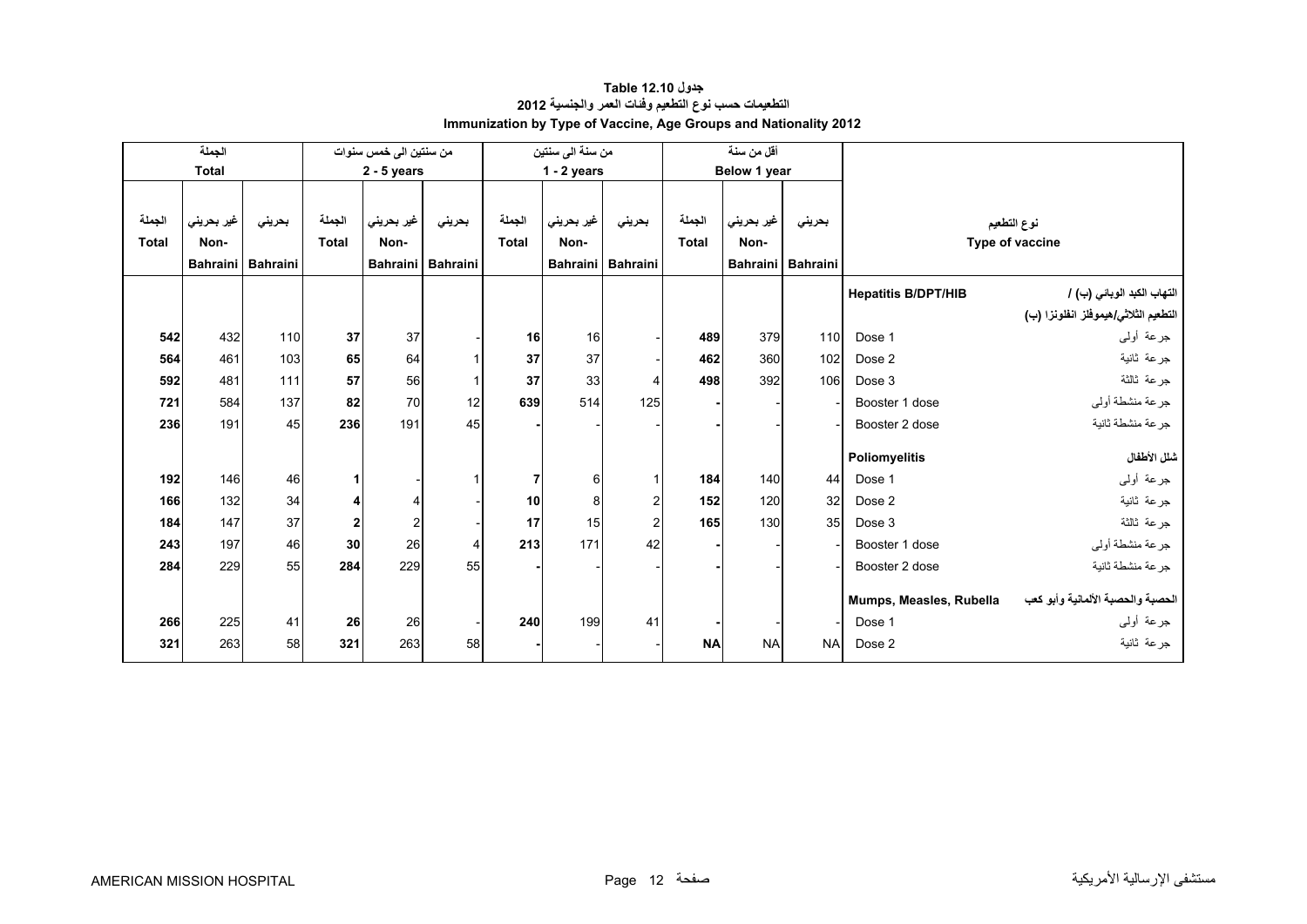<span id="page-11-0"></span>

| <b>Type of Test</b>                     | 2012   | 2011    | 2010    | 2009    | 2008    | نوع الفحص                               |
|-----------------------------------------|--------|---------|---------|---------|---------|-----------------------------------------|
| Clinical chemistry of blood             | 18,046 | 88,529  | 100,193 | 105,494 | 97,186  | فحص الدم الكيميائي                      |
| Clinical chemistry of other body fluids | 279    | 13,038  | 14,284  | 13,522  | 12,437  | الفحوصات الكيميائية لسوائل الجسم الأخرى |
| Endocrine function tests & enzymes      | 8,455  | 24,889  | 26,301  | 28,232  | 28,394  | فحو صبات الغدد الصيماء والأنز بمات      |
| Microbiology                            | 8,988  | 13,430  | 13,601  | 13,582  | 13,181  | الفحو صنات الميكر وبية                  |
| Serology & immunology                   | 4,142  | 131,628 | 136,458 | 131,917 | 119,603 | فحوصات الأمصال                          |
| Mycology & parasitology                 | 7,371  | 1,356   | 1,502   | 2,424   | 2,521   | فحو صات الفطر يات و الطفيليات           |
| Haematology                             | 16,283 | 6,093   | 6,441   | 4,643   | 3,535   | تحاليل الدم                             |
| Histology/Cytopathology                 | 2,185  | 1,356   | 1,502   | 2,424   | 2,521   | فحو صـات الأنسجة المجهر ية              |
| Other laboratories tests                | 1,288  | 6,093   | 6,441   | 4,643   | 3,535   | فحو صات أخر ي                           |
| <b>Total</b>                            | 67,037 | 286,412 | 306,723 | 306,881 | 282,913 | الجملة                                  |

#### **جدول 12.11 Table الفحوصات المختبرية حسب نوع الفحص 2008 - 2012 Laboratory Tests by Type of Test 2008 - 2012**

#### **إجراءات األشعة حسب نوع اإلجراء 2008 - 2012 Radiology Procedures by Type of Procedure 2008 - 2012 جدول 12.12 Table**

| <b>Type of Procedure</b>                                       | 2012          | 2011          | 2010          | 2009          | 2008          | نوع الإجراء                        |
|----------------------------------------------------------------|---------------|---------------|---------------|---------------|---------------|------------------------------------|
| Plain & general radiography<br>Radiography with contrast media | 20,767<br>496 | 20,266<br>139 | 20,160<br>209 | 18,953<br>189 | 17,874<br>129 | تصوير عادي<br> <br>  تصوير بالصبغة |
| <b>Total</b>                                                   | 21,263        | 20,405        | 20,369        | 19,142        | 18,003        | الحملة                             |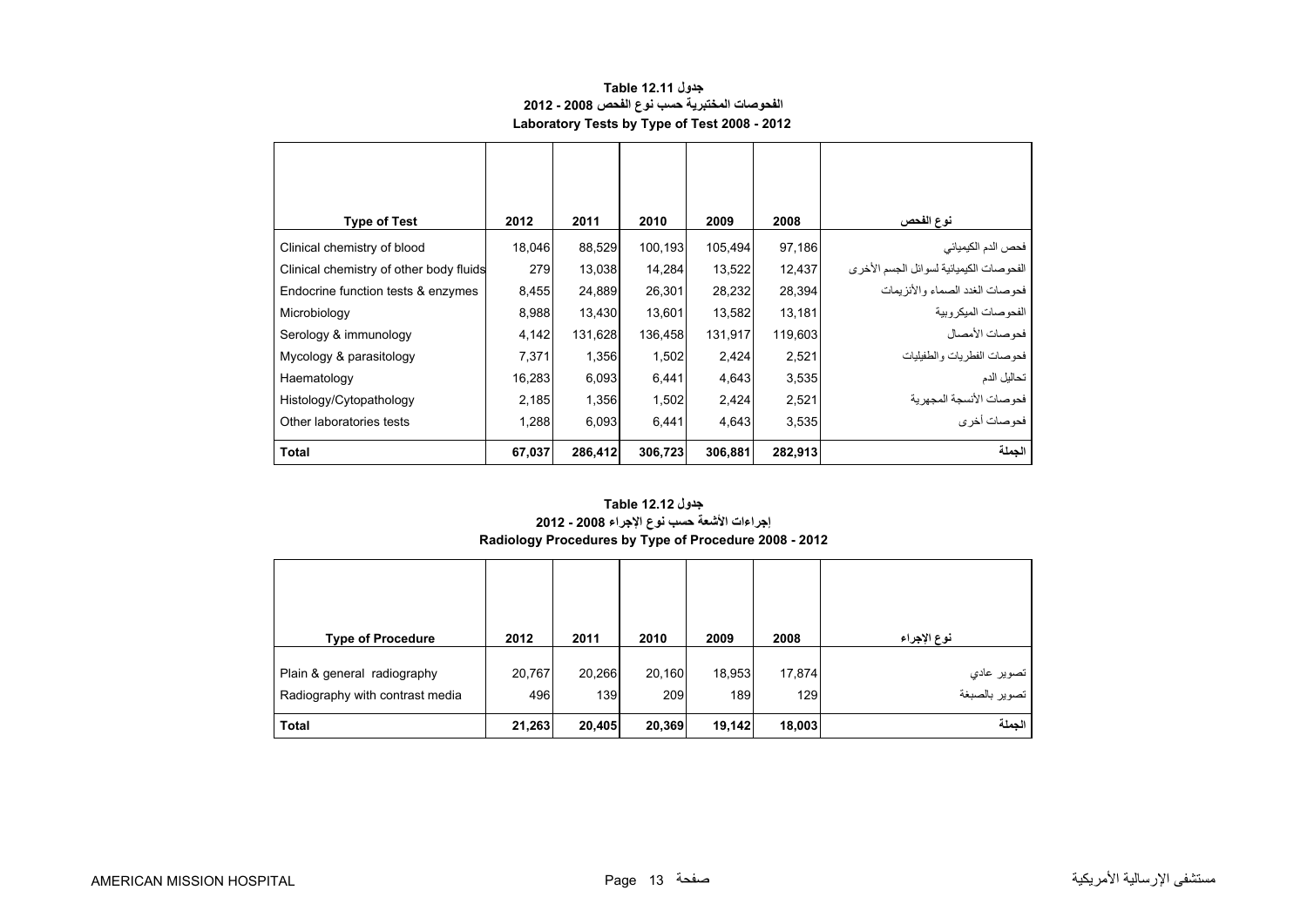# **جدول 12.13 Table الوفيات حسب التشخيص الرئيسي للوفاة ومدة اإلقامة والجنسية والنوع<sup>2012</sup> Deaths by Principal Diagnosis , Length of Stay, Nationality and Sex 2012**

<span id="page-12-0"></span>

|                 | الجملة<br><b>Total</b> |                      |                 | 48 ساعة فاكثر<br>48 hrs & over |                      |                        | أقل من 48 ساعة<br>Less than 48 hrs |                      |                                                       |                                                               | رمز<br>التصنيف        |
|-----------------|------------------------|----------------------|-----------------|--------------------------------|----------------------|------------------------|------------------------------------|----------------------|-------------------------------------------------------|---------------------------------------------------------------|-----------------------|
| الجملة<br>Total | غير بحريني<br>Non-Bah  | بحريني<br><b>Bah</b> | الجملة<br>Total | غير بحرين <i>ي</i><br>Non-Bah  | بحريني<br><b>Bah</b> | الجملة<br><b>Total</b> | غير بحريني<br>Non-Bah              | بحريني<br><b>Bah</b> | النوع<br>Sex                                          | التشخيص الرئيسي للوفاة<br><b>Principal Diagnosis of Death</b> | <b>ICD10-</b><br>Code |
|                 |                        |                      |                 |                                |                      |                        |                                    |                      | - Male<br>اذكر<br>أنثى<br>-Female<br>اجملة<br>- Total | أمراض الجهاز الدوري<br>Diseases of the circulatory system     | 100-199               |
|                 |                        |                      |                 |                                |                      |                        |                                    |                      | -Male<br>اذكر<br>أننى<br>-Female<br>إجملة<br>- Total  | الجملة<br>Total                                               |                       |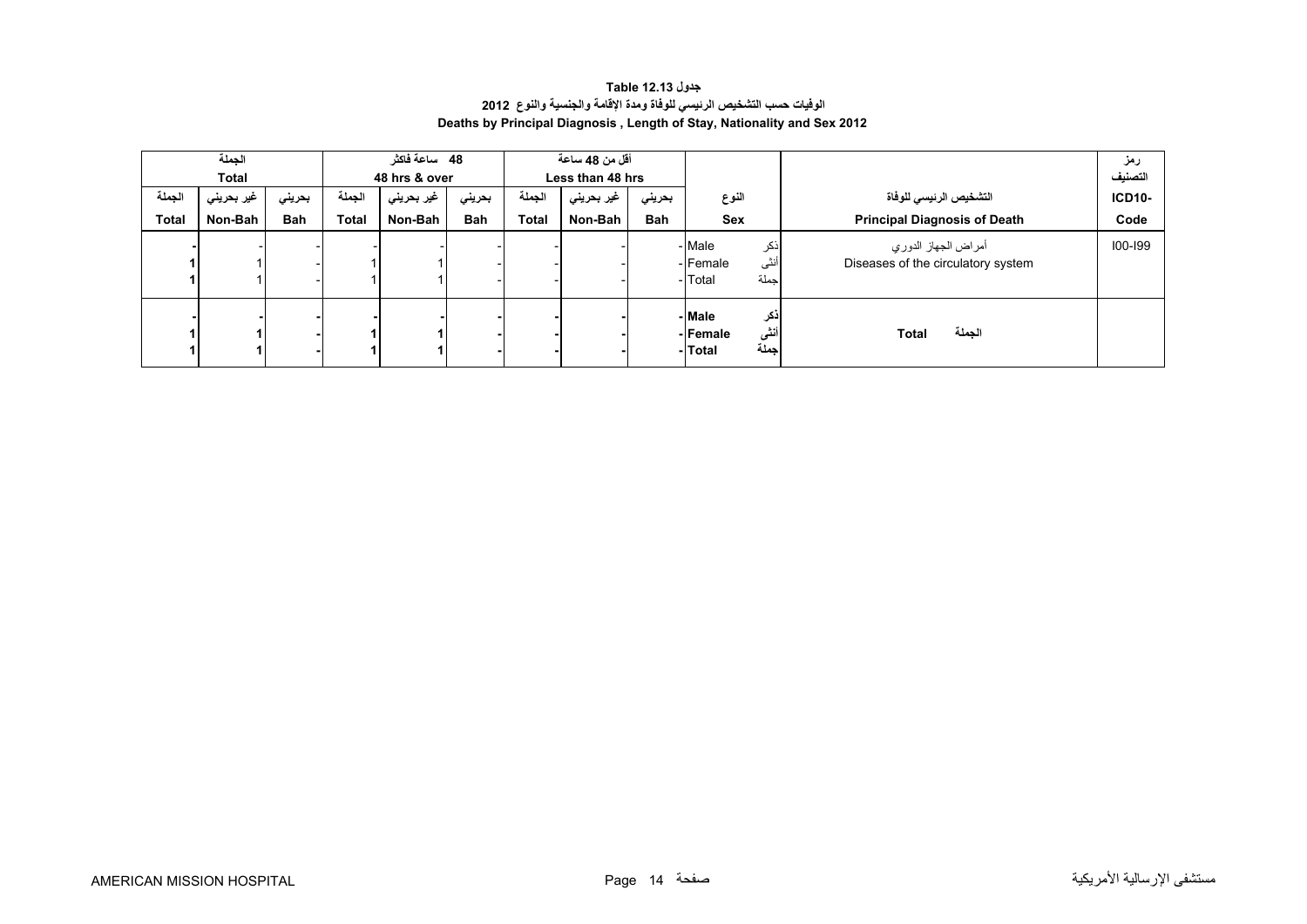## **الخروج (أحياء وأموات) حسب التشخيص الرئيسي والجنسية والنوع <sup>2012</sup> Discharges (Alive and Dead) by Principal Diagnosis, Nationality and Sex 2012 جدول 12.14 Table**

<span id="page-13-0"></span>

| الأجمالي     | <b>Total</b> |       |          |       | Non-Bahraini |       |          | Bahraini غیر بحرینی |            |       |             | حريني         |                                                                                                                                                                  | رمز           |
|--------------|--------------|-------|----------|-------|--------------|-------|----------|---------------------|------------|-------|-------------|---------------|------------------------------------------------------------------------------------------------------------------------------------------------------------------|---------------|
| العام        | Female       |       | Male أنش |       | Female دکر   |       | Male أنش |                     | Female دکر |       | Male أنش    | :کر           |                                                                                                                                                                  | التصنيف       |
| Grand        | میت          | حي    | میت      | حى    | میت          | حي    | میت      | حى                  | میت        | حي    | میت         | حي            | التشخيص الرئيسى                                                                                                                                                  | <b>ICD-10</b> |
| <b>Total</b> | Dead         | Alive | Dead     | Alive | Dead         | Alive | Dead     | Alive               | Dead       | Alive | <b>Dead</b> | Alive         | <b>Principal Diagnosis</b>                                                                                                                                       | Code          |
| 20           |              | a     |          | 11    |              |       |          |                     |            | 3     |             | 5             | الأمراض المعدية والطفيلية<br>Infectious & parasitic diseases                                                                                                     | A00-B99       |
| 12           |              | 10    |          |       |              |       |          |                     |            | 3     |             |               | الأورام<br>Neoplasms                                                                                                                                             | C00-D48       |
| 23           |              | 18    |          |       |              | 10    |          |                     |            | 8     |             |               | أمراض الدم وأعضاء تكوين الدم<br>واضطر ابات معينة تكتنف أجهز ة المناعة<br>Diseases of the blood & blood-forming organs<br>and disorder involving immune mechanism | D50-D89       |
| 97           |              | 37    |          | 60    |              | 14    |          | 40                  |            | 23    |             | 20            | أمراض الغدد الصماء والتغذية والتمثيل الغذائبي<br>Endocrine.Nutritional & Metabolic Diseases                                                                      | E00-E90       |
|              |              |       |          |       |              |       |          | 2                   |            |       |             |               | الاضطر ابات العقلبة والسلوكبة<br>Mental & behavioural disorder                                                                                                   | F00-F99       |
| 28           |              | 11    |          | 17    |              | 6     |          | 11                  |            | 5     |             | 6             | أمراض الجهاز العصبي<br>Diseases of the nervous system                                                                                                            | G00-G99       |
|              |              |       |          |       |              |       |          |                     |            |       |             | $\mathcal{P}$ | أمراض العين وملحقاتها<br>Diseases of the Eye and Adnexa                                                                                                          | H00-H59       |
| 148          |              | 79    |          | 69    |              | 41    |          | 33                  |            | 38    |             | 36            | الاضطرابات بالإذن والنتوء الحلمى<br>Diseases of the Ear and Mustoid process                                                                                      | H60-H95       |
| 55           |              | 15    |          | 39    |              | 12    |          | 25                  |            | 3     |             | 14            | أمراض الجهاز الدوري<br>Diseases of the circulatory system                                                                                                        | 100-199       |
| 376          |              | 152   |          | 224   |              | 75    |          | 107                 |            | 77    |             | 117           | أمراض الجهاز التنفسي<br>Diseases of the respiratory system                                                                                                       | J00-J99       |
| 543          |              | 247   |          | 296   |              | 119   |          | 173                 |            | 128   |             | 123           | أمراض الجهاز الهضمى<br>Diseases of the digestive system                                                                                                          | K00-K93       |
| 61           |              | 25    |          | 36    |              | 18    |          | 23                  |            |       |             | 13            | أمراض الجلد والنسيج الخلوى تحت الجلد<br>Diseases of the skin & subcutaneous tissue                                                                               | L00-L99       |